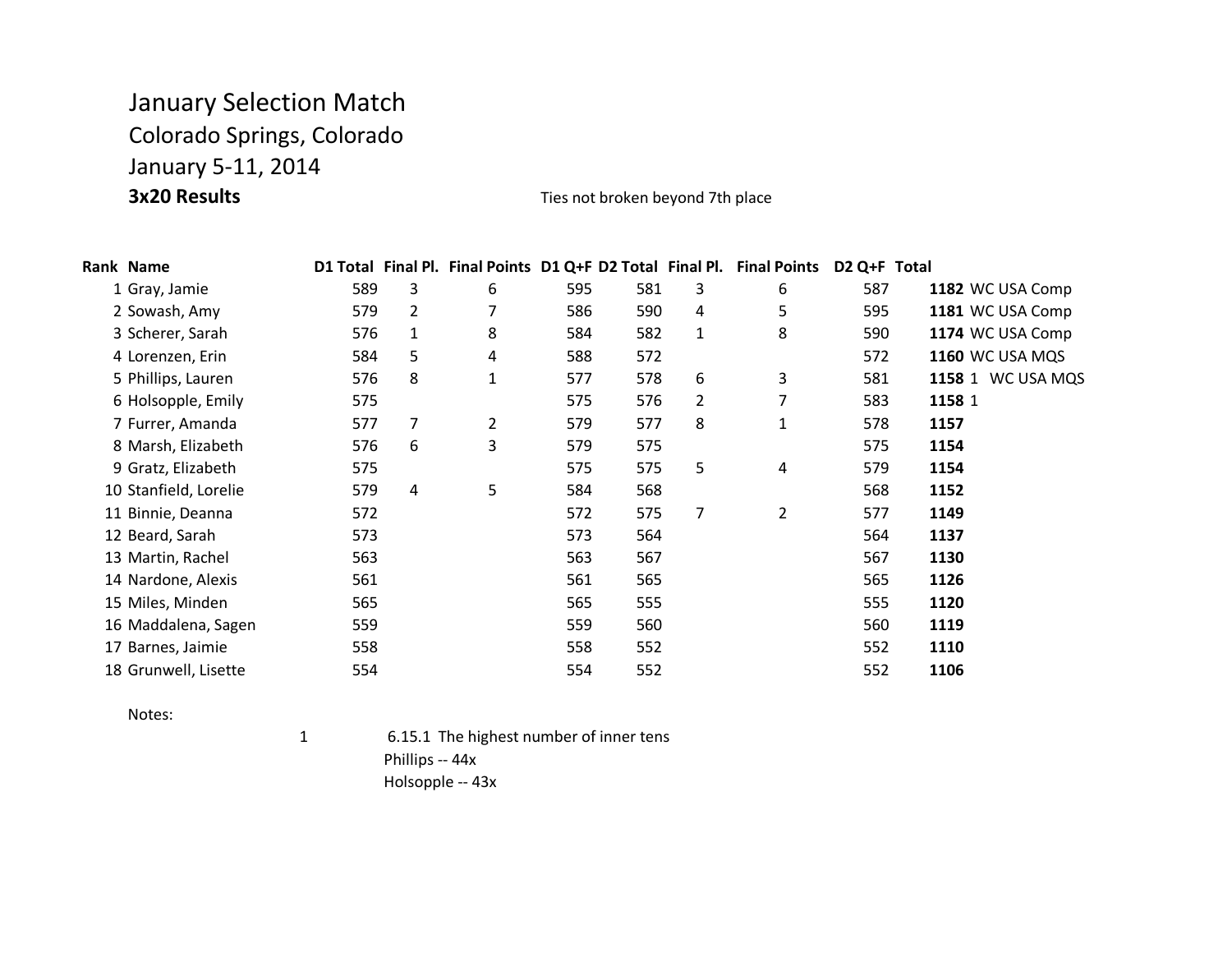## January Selection Match

Colorado Springs, Colorado

January 5-11, 2014

**3x40 Results**

Ties not broken beyond 7th place

| Rank Name               |            | <b>D1 Total Finals Place</b> | Final Points D1 Q+F D2 Total |      |            | Finals Pl.     | <b>Final Points</b> | <b>D2 Q+F</b> | Total | <b>Remarks</b>   |
|-------------------------|------------|------------------------------|------------------------------|------|------------|----------------|---------------------|---------------|-------|------------------|
| 1 Emmons, Matthew       | 1163       | 2                            |                              | 1170 | 1182       | 1              | 8                   | 1190          |       | 2360 WC USA Comp |
| 2 Anderson, Ryan        | 1171       | 1                            | 8                            | 1179 | 1172       | 3              | 6                   | 1178          |       | 2357 WC USA Comp |
| 3 Hein, Joseph          | 1166       | 6                            | 3                            | 1169 | 1168       | 6              | 3                   | 1171          |       | 2340 WC USA Comp |
| 4 Sherry, Tim           | 1163       | 4                            | 5                            | 1168 | 1164       | 5              | 4                   | 1168          |       | 2336 WC USA MQS  |
| 5 Wallizer, Bryant      | 1160       | 5                            | 4                            | 1164 | 1159       | 4              | 5                   | 1164          |       | 2328 WC USA MQS  |
| 6 Hermsmeier, Daniel    | 1152       |                              |                              | 1152 | 1167       | $\overline{2}$ | 7                   | 1174          | 2326  |                  |
| 7 Liuzza, Michael       | 1160       | 8                            | $\mathbf{1}$                 | 1161 | 1162       | 8              | 1                   | 1163          | 2324  |                  |
| 8 Csenge, Thomas        | 1158       | 3                            | 6                            | 1164 | 1157       | 7              | 2                   | 1159          | 2323  |                  |
| 9 Christenson, Dempster | 1150       |                              |                              | 1150 | 1145       |                |                     | 1145          | 2295  |                  |
| 10 Chezem, Matthew      | 1146       |                              |                              | 1146 | 1149       |                |                     | 1149          | 2295  |                  |
| 11 Higgins, David       | 1143       |                              |                              | 1143 | 1150       |                |                     | 1150          | 2293  |                  |
| 12 McPhail, Michael     | 1153       | 7                            | 2                            | 1155 | 1134       |                |                     | 1134          | 2289  |                  |
| 13 Gray, Henry          | 1139       |                              |                              | 1139 | 1146       |                |                     | 1146          | 2285  |                  |
| 14 Geer, Dan            | 1114       |                              |                              | 1114 | 1111       |                |                     | 1111          | 2225  |                  |
| 15 Shaner, William      | 1052       |                              |                              | 1052 | 1079       |                |                     | 1079          | 2131  |                  |
| 16 Jacobs, Ryan         | <b>DNS</b> |                              |                              |      | 1137       |                |                     | 1137          | 1137  |                  |
| 17 Erickson, Mats       | <b>DNS</b> |                              |                              |      | <b>DNS</b> |                |                     |               |       |                  |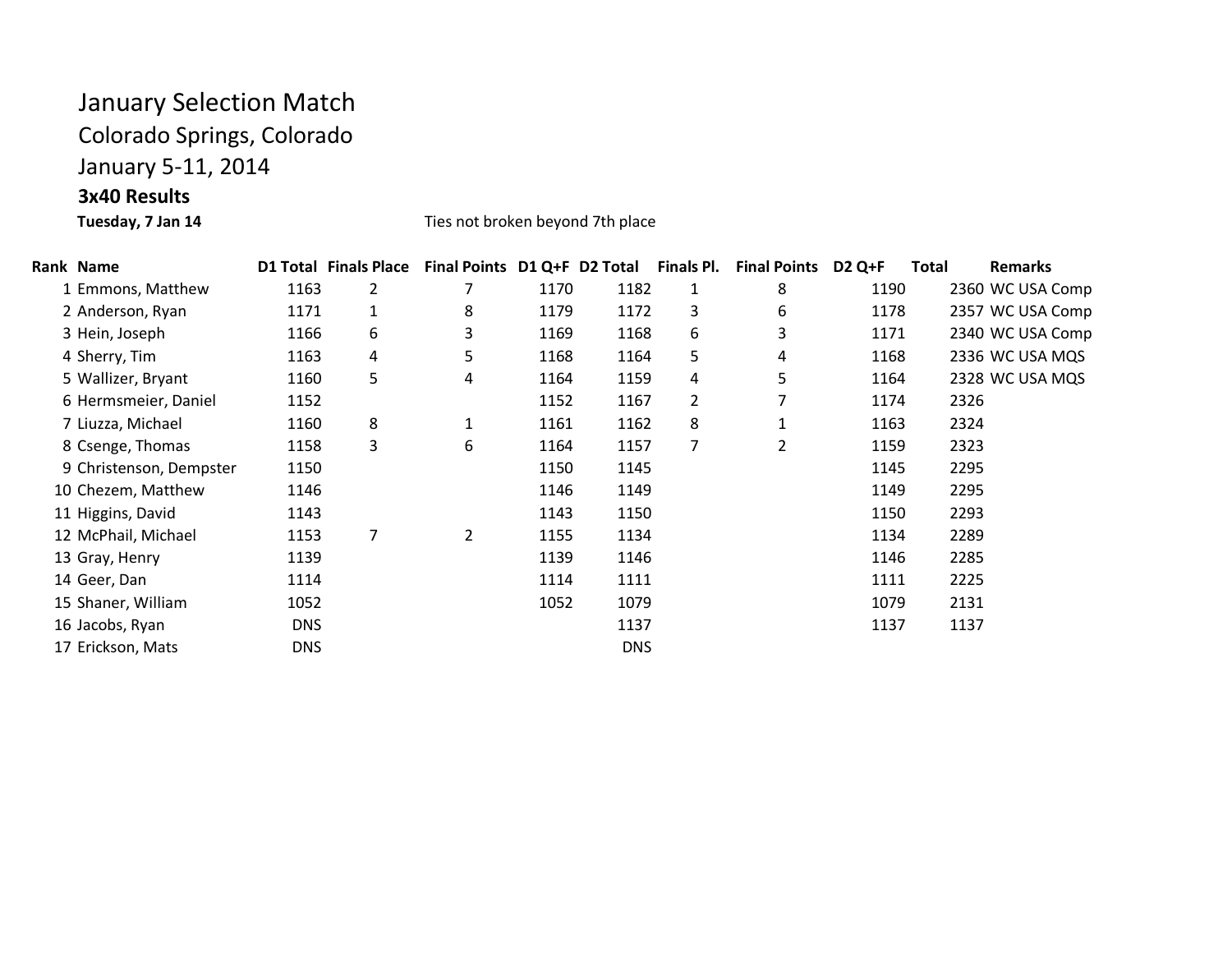## January Selection Match Colorado Springs, Colorado January 5-11, 2014 **Prone Selection Results**

| Rank Name                |       |                | D1 Q Final P Final Pts. | D1 Q+F D2 Q |       |                | Final Pl. Final Pts. D2 Q+F Total |       |              | <b>Remarks</b>           |
|--------------------------|-------|----------------|-------------------------|-------------|-------|----------------|-----------------------------------|-------|--------------|--------------------------|
| 1 McPhail, Michael       | 623.1 | $\mathbf{1}$   | 8                       | 631.1       | 626.0 | $\overline{2}$ | $\overline{7}$                    |       |              | 633.0 1264.1 WC USA Comp |
| 2 Uptagrafft, Eric       | 624.9 | 6              | 3                       | 627.9       | 626.4 | 1              | 8                                 |       |              | 634.4 1262.3 WC USA Comp |
| 3 Mowrer, Nick           | 624.3 | 8              | 1                       | 625.3       | 624.3 | 3              | 6                                 |       |              | 630.3 1255.6 WC USA Comp |
| 4 Liuzza, Michael        | 623.7 | 3              | 6                       | 629.7       | 622.6 | 6              | 3                                 |       |              | 625.6 1255.3 WC USA MQS  |
| 5 Higgins, David         | 626.0 | $\overline{2}$ | $\overline{7}$          | 633.0       | 622.3 |                |                                   |       |              | 622.3 1255.3 WC USA MQS  |
| 6 Hein, Joseph           | 619.2 |                |                         | 619.2       | 625.9 | 4              | 5                                 | 630.9 | 1250.1       |                          |
| 7 Emmons, Matthew        | 622.5 | $\overline{4}$ | 5                       | 627.5       | 621.4 |                |                                   |       | 621.4 1248.9 |                          |
| 8 Hermsmeier, Daniel     | 625.4 | 7              | 2                       | 627.4       | 621.4 |                |                                   |       | 621.4 1248.8 |                          |
| 9 Anderson, Ryan         | 626.7 | 5              | 4                       | 630.7       | 616.6 |                |                                   |       | 616.6 1247.3 |                          |
| 10 Chezem, Matthew       | 619.4 |                |                         | 619.4       | 623.8 | 5              | 4                                 | 627.8 | 1247.2       |                          |
| 11 Kempley, Reya         | 621.4 |                |                         | 621.4       | 623.4 |                |                                   | 623.4 | 1244.8 **    |                          |
| 12 Christenson, Dempster | 618.8 |                |                         | 618.8       | 622.9 | 8              | $\mathbf{1}$                      | 623.9 | 1242.7       |                          |
| 13 Chow, Tony            | 616.7 |                |                         | 616.7       | 623.9 | $\overline{7}$ | $\overline{2}$                    |       | 625.9 1242.6 |                          |
| 14 Sherry, Tim           | 620.8 |                |                         | 620.8       | 620.7 |                |                                   |       | 620.7 1241.5 |                          |
| 15 Tracy, Justin         | 622.1 |                |                         | 622.1       | 618.1 |                |                                   |       | 618.1 1240.2 |                          |
| 16 Anti, Michael         | 621.6 |                |                         | 621.6       | 617.7 |                |                                   | 617.7 | 1239.3       |                          |
| 17 Csenge, Thomas        | 617.5 |                |                         | 617.5       | 621.3 |                |                                   | 621.3 | 1238.8       |                          |
| 18 Wallizer, Bryant      | 617.8 |                |                         | 617.8       | 618.7 |                |                                   |       | 618.7 1236.5 |                          |
| 19 Gray, Henry           | 621.1 |                |                         | 621.1       | 614.5 |                |                                   | 614.5 | 1235.6       |                          |
| 20 Jacobs, Ryan          | 619.7 |                |                         | 619.7       | 613.1 |                |                                   |       | 613.1 1232.8 |                          |
| 21 Joss, John            | 615.6 |                |                         | 615.6       | 613.5 |                |                                   | 613.5 | 1229.1       |                          |
| 22 Keating, Cameron      | 611.6 |                |                         | 611.6       | 614.8 |                |                                   |       | 614.8 1226.4 |                          |
| 23 Geer, Dan             | 609.8 |                |                         | 609.8       | 616.1 |                |                                   |       | 616.1 1225.9 |                          |
| 24 Shaner, William       | 608.9 |                |                         | 608.9       | 608.8 |                |                                   | 608.8 | 1217.7       |                          |
| 25 Erickson, Mats        | 608.3 |                |                         | 608.3       | 607.9 |                |                                   | 607.9 | $1216.2*$    |                          |
| 26 Neis, Michael         | 596.5 |                |                         | 596.5       | 600.8 |                |                                   | 600.8 | 1197.3       |                          |